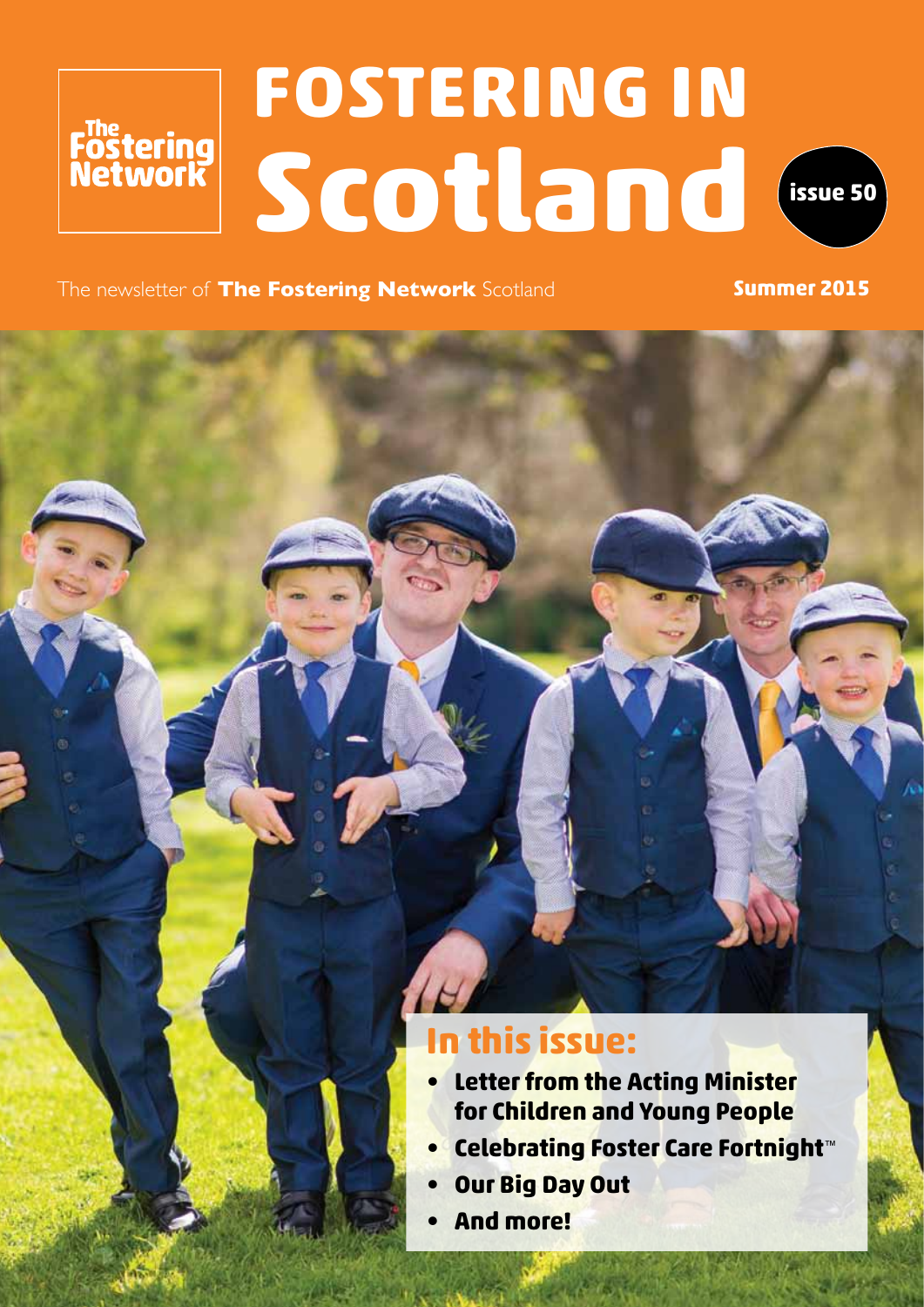# **Hello everyone**



A huge thank you to everyone who made this year's *Foster Care Fortnight*™ such a success. We were overwhelmed by the range of activities that took place over the two weeks, and were delighted by the media and social media coverage that was generated.

This newsletter is full of information and news from around Scotland, including a number of training and event dates that we hope to see you at. We're particularly excited about our first Big Day Out, which you can read more about on the back page. The photo on our front cover was sent to us by our foster care members, Nikki and Stuart. We were delighted when they chose to make a donation to The Fostering Network as favours at their recent wedding. On page five you can read about other fundraising initiatives and discover how you, too can donate.

Like all charities, The Fostering Network is governed by a board of trustees, which determines the strategic direction of the organisation. The trustees play an essential part in the governance, and therefore, the success of The Fostering Network. We are looking for four new trustees, with at least one of these being from Scotland, with the right commercial management, financial, marketing or high level fundraising skills and connections, to join our board and, along

with our staff, help us develop in our role as the UK's leading fostering charity.

Our elected trustees need to be genuinely passionate about making a difference and improving foster care for children and young people in Scotland, and across the UK, and about The Fostering Network and its role in this. But beyond that they need to bring skills and experience which enable them to govern a large, successful and complex charity and membership organisation like The Fostering Network. With a turnover of more than £8 million per year, over 100 staff and tens of thousands of members, The Fostering Network needs strategic thinkers with business and commercial brains on its board.

Now is a really exciting time for The Fostering Network. We have our new chief executive, Kevin Williams, in place, and are looking to develop a board that can provide Kevin and the rest of the staff team with the guidance, management and support we need as we lead the organisation in the next phase of its journey.

If you combine a passion for foster care and The Fostering Network with business, financial or fundraising skills, and would like to become one of our trustees, more

information and nomination forms are available on our website at **www.fostering.net/elections** 

In addition to the UK board, we have a Scotland advisory committee which we wish to expand. Our advisory group oversees our work in Scotland, and shares our views with the wider fostering community. If you're interested in getting involved, then please email scotland@fostering.net.

And, finally, a personal big thank you from Sara to everyone at Aberlour Fostering who surprised her with beautiful flowers on her recent 60th birthday!

We hope to see you at one of our events.

With best wishes.

Sara Luire

**Sara Lurie,** Director

Anne Black

**Anne Black,** Chair, Scottish Advisory Committee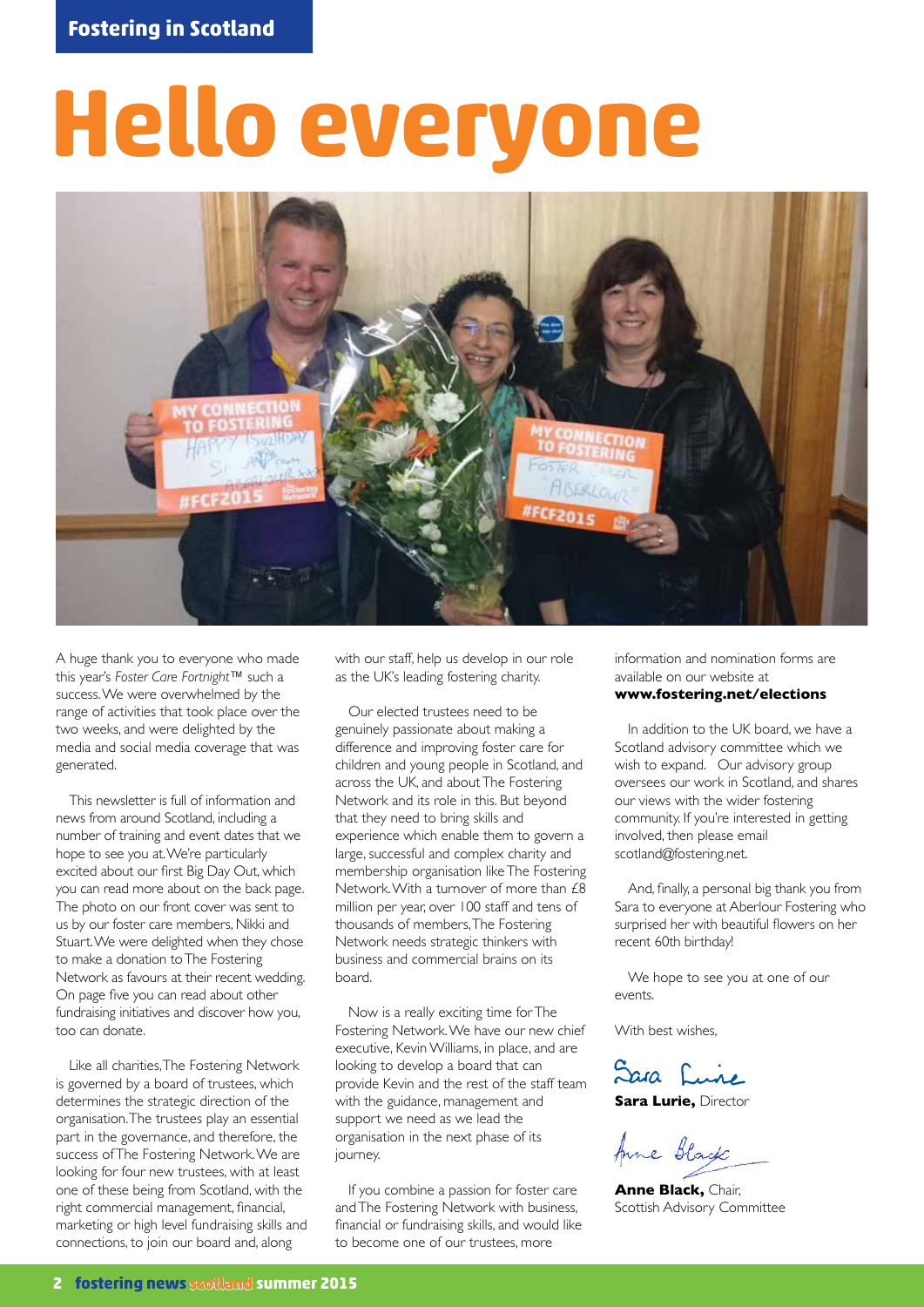## **Letter from Fiona McLeod MSP**

During *Foster Care Fortnight*™, Fiona McLeod MSP, Acting Minister for Children and Young People, wrote to all foster carers in Scotland. This was sent to all fostering services to circulate.



#### **Dear Foster Carer**

The Minister for Children and Young People, Aileen Campbell wrote to foster carers on 19 May 2014 expressing her gratitude for the dedication and commitment you make on a daily basis to caring for the needs of some of our most vulnerable children and young people. In my position as Acting Minister for Children and Young People, I would very much like to reinforce that message to you all.

I would also like to take this opportunity, especially at the start of the *Foster Care Fortnight*™ awareness raising campaign, to update you on recent policy improvements that will positively impact on you in your role as foster carers and also on the lives of the children you care for.

**Foster Care Review**<br>Some of you may already be aware that a national review of foster care took place during 2013 and you can read the final report and the Scottish Government response to that review and each of the recommendations which was published on 23 January 2014.

Between August 2014 and March 2015 we have been taking forward a programme of work aimed at seeing the majority of the recommendations implemented into practice and I am pleased to report that some substantial pieces of work have now been concluded. You can read our latest progress update which also provides you with some links that you may find of interest.

#### **Children And Young People (Scotland) Act 2014**

You may already be aware that the new Act, from 1 April 2015, allows 16 year olds to remain with their foster carers up to the age of 21 should they request it. When they are ready to leave their continuing care placement, they will also be entitled to aftercare support up to the age of 26, to offer a more gradual transition to independent living. This is much more in line with the experiences of their non-looked after peers. These benefits were enthusiastically welcomed by the care sector and young people.

A number of consultation events are about to take place specifically targeting foster carers to allow them to discuss & clarify the guidance for Part 10 Aftercare & Part 11 Continuing Care. This will give them the opportunity to influence the final guidance and discuss any issues that it raises for them. The events will also help foster carers understand when they might consider a Continuing Care placement for a young person placed with them and what this means.

As you may appreciate, there has been a substantial amount of work carried out in recent months to develop guidance for the care sector on how these new provisions will work in practice. We have in recent months been undertaking a series of meetings and events aimed at providing service managers, practitioners and young people with the opportunity to provide us with their views on the draft Continuing Care and Aftercare guidance. In May we held events with a particular focus on foster care. We hope to be in a position to publish the guidance in the summer.

Our aims are to ensure that young people are not discharged from care before they feel ready, improve the planning and preparation that is required when they do decide to leave care and also provide young people with a better package of support after they move into their own living arrangements.

#### **Guidance on decision making for foster carers**

I would like to let you know about another piece of work being undertaken to support you in your role. The Scottish Government have commissioned Scottish Child Law Centre to develop guidance that will assist foster carers understand their legal position on everyday decisions they need to make about the children they care for. This will cover e.g. haircuts, medication, bank accounts, holidays as well as many other circumstances that arise on a daily basis. The guidance is expected to be finalised soon and we hope to publish this guidance in the summer. We will bring this to your attention at the time.

#### **The Fostering Network**

You may find it helpful to know that The Fostering Network provide advice and guidance to foster carers on a wide variety of issues relating to fostering and Fosterline Scotland is a confidential helpline that you can access Monday to Friday between 10 am and 4 pm on **<sup>t</sup>**0141 204 1400 or **e** fosterlinescotland@fostering.net should you require support on any issue. I do hope this update is useful to you and again, thank you to you and your families for providing support for the children and young people you care for and helping them to achieve their full potential.

with my heartfelt thanks



For more information from the Scottish Government following the Foster Care Review, please follow this link: **www.gov.scot/Topics/People/Young-People/protecting/lac/foster-care-review**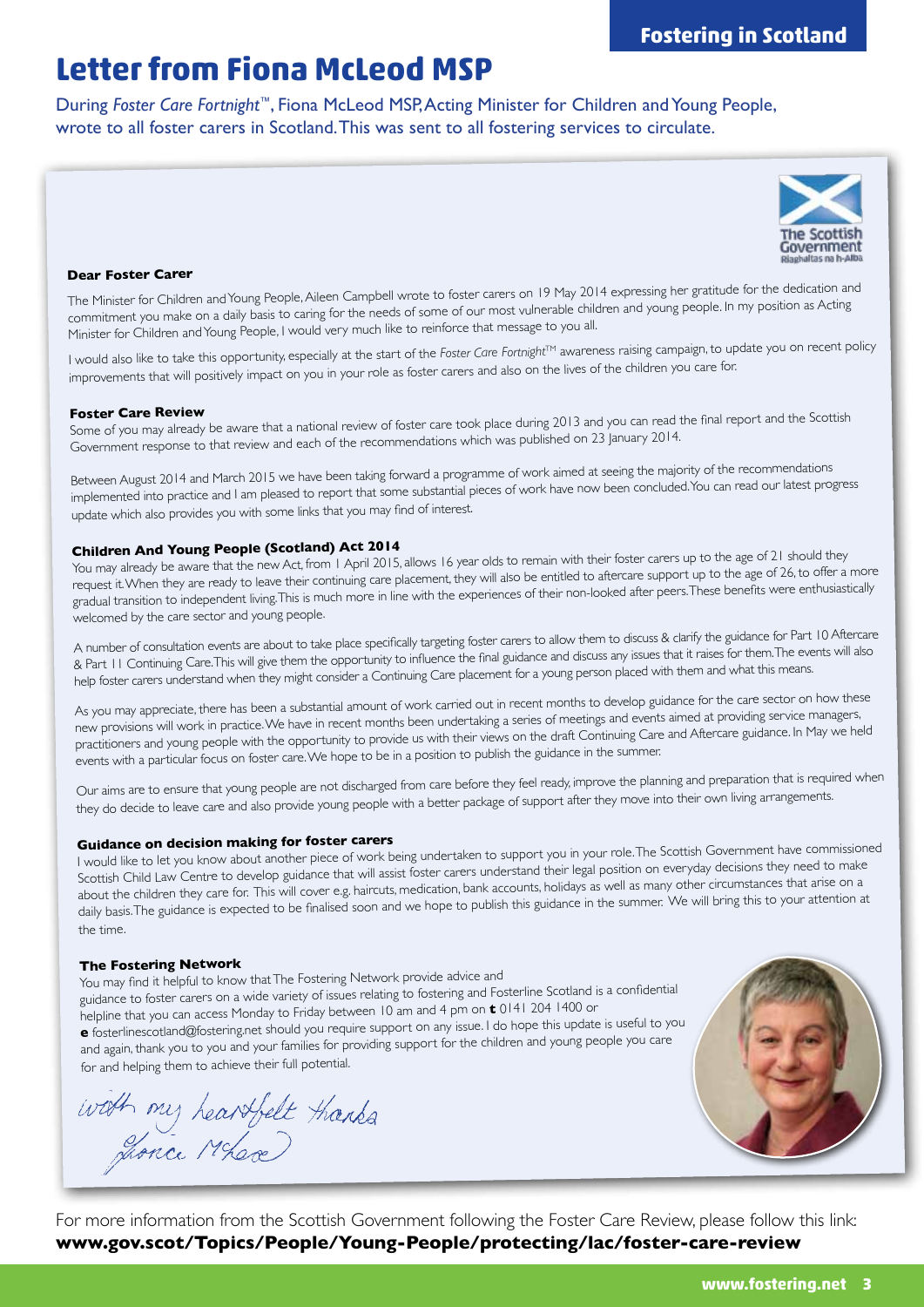# **Foster Care Fortnight™**



What a fortnight! Foster carers, fostering services, celebrities and politicians from across the UK made their connection to fostering during *Foster Care Fortnight™* 2015. Countless Facebook posts, thousands of tweets, alongside events and activities helped raise the profile of fostering this June.

Here in Scotland, we pulled out all the stops to run a series of events during the fortnight. A fantastic event hosted by the Scottish Government was the highlight, with foster carers and other professionals consulting on the continuing care regulations. We also held an open day in our offices, hosted our final Reach Out event exploring the issues of fostering a disabled child, and held media training for our young champions through our Fostering Community Champions project. Our director shone on BBC Radio Scotland with inspirational care leaver Alex Horne, and people throughout Scotland joined the campaign. Roll on next year!



## **Reach Out – empowering you for the journey**



During the second week of *Foster Care Fortnight*TM, we hosted our final Reach Out event in Perth, Empowering you for the Journey, which was attended by families from across Scotland fostering a disabled child. One foster carer shared his thoughts on the day: 'We talked for hours afterwards on how the speakers and delegates were able to clear away much of the "smoke and mirrors," it was a breath of fresh air to realise the level of support that is available and that you are not alone on your journey. Well done on an inspiring and informative day.'

Also in attendance was Emer Murtagh, a research student who grew up in a foster family. Emer has outlined her reflections on the day: 'I was delighted to attend The Fostering Network's Reach Out event on 9 June in Perth Concert Hall. I grew up in a family that fostered and I am now a third year social work student. Next year I am hoping to do my dissertation on the views of foster carers caring for children with disabilities, and this event was an invaluable and special experience.

'I participated in a group with four foster carers. It was fascinating to hear about their fostering experience, especially in relation to children with disabilities. I could hear the passion for fostering and the love for the children in their stories.

'During the event the foster carers identified their biggest struggles in fostering children with disabilities. I found this amazing and some issues came up that I would never have thought of. To my surprise the majority of the issues were not in relation to directly caring for the children but to do with working with the

health and social care system! For example, preplacement information about the child's needs, the narrow definitions of disability and lack of information about additional support available e.g. information about guardianship.

'The day emphasised the importance of listening to foster carers' views and opinions. They have great insight and the best interests of the children at heart. They are truly experts by experience.

'I hope people will participate in my study which will focus on harnessing all the foster carers' views. I very much hope it will be of benefit to The Fostering Network as they advocate on behalf of foster children and their carers.'

If you are happy for Emer to contact you in relation to her research, or if you would like more information about our Reach Out project, please do get in touch: **e** scotland@fostering.net

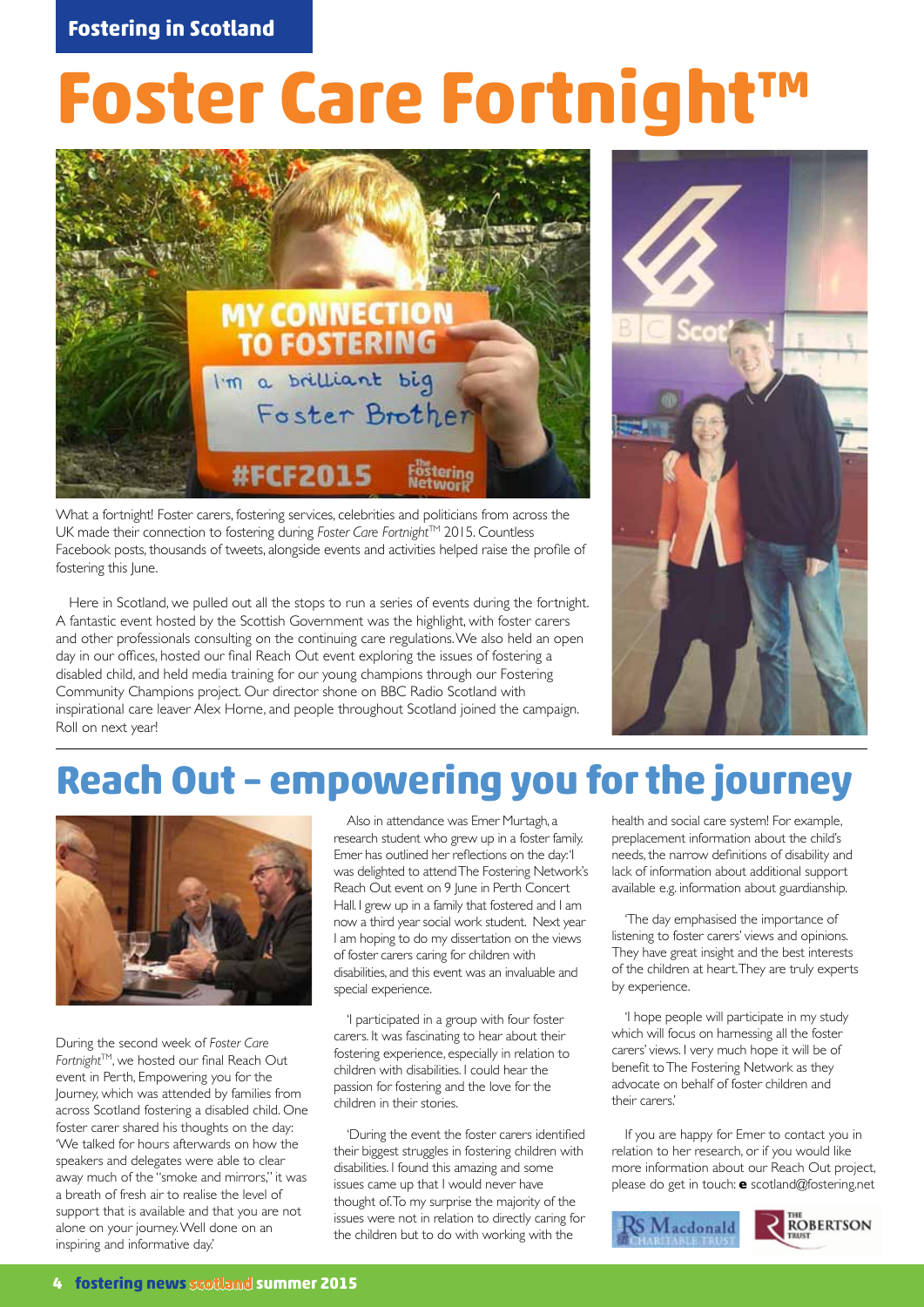## **Making fundraising easier through MyDonate...**

As a charity, we are reliant on the generosity of donors to continue our important work. Our funders range from large funding bodies such as the Big Lottery Fund Scotland, to individuals like you. We are a small team in Scotland and all donations, no matter how small, make a significant impact on the support we provide. Sadly, in this financial climate, we need your help to keep improving fostering across Scotland.

We have now made it easier for you to donate to us directly in Scotland by setting up an online giving page through BT's MyDonate. You can use this site to make an individual donation or to set up your own fundraising page to seek sponsorship for an event (have a look at Ben's story below for inspiration!). To make a donation, either contact us directly or follow this link:

**mydonate.bt.com/charities/ thefosteringnetworkscotland**



# **Foster family's eggcellent idea**

We were both surprised and delighted to receive a cheque following the enterprising efforts of a foster family from Oban:

'Why do we foster? Our kids said we should, to make a difference. So we opened the doors to our home, offered a safe haven to some of our most traumatised children, and offered them a piece of our family's heart.

'This Easter, as thanks for the support we received, it was decided by my team that we would raise some money for The Fostering Network. I knitted the chicks, managed to sew on the eyes and beaks, then the children placed cotton wool in the head of the chick and a Cadbury Creme Egg in the body, pretty impressive if I say so myself! My daughter then placed them on Facebook and they sold within 10 minutes! We had orders from as far afield as Australia!

'So this year, I have an army of knitters who are currently on the job and we hope to make at least 500 for Easter 2016! All proceeds will of course go to The Fostering Network Scotland.'



# **Wedding fever!**

Nikki made a stunning bride at her recent wedding to Stuart, and we were so touched when she chose to support our charity on her big day:

'When deciding what to do about favours for our wedding there was never any question. We both decided the only thing we wanted to do was give this money to charity. Being that I had been recently approved as a respite foster carer, The Fostering Network was the obvious choice for us. In return for our donation The Fostering Network gave us lovely gold medals and cards allowing us to share the information of what we had done with that part of our wedding budget.

'An awesome day was had by all, with some lovely comments made about our favours. We both are looking forward to working with The Fostering Network in the future, especially as I love a charity event. So watch this space...'



**Our thanks to all those who support our** 



## **How muddy can you get…?!**

Our MyDonate profile had been up less than 24 hours when Ben Cook created a fundraising page in support of us here in Scotland. Inviting sponsorship from his friends and families, Ben set about training for the Tough Mudder, which was held at the end of June...

'Having not done anything as physically challenging as Tough Mudder in my life, I was absolutely committed to completing this mammoth task for a good cause and good fun! I trained for more than three months in preparation for this gruelling task, up until the day itself!

'With motivation and help from my family and team mates, I am delighted to say I did not die in the process but successfully completed it!'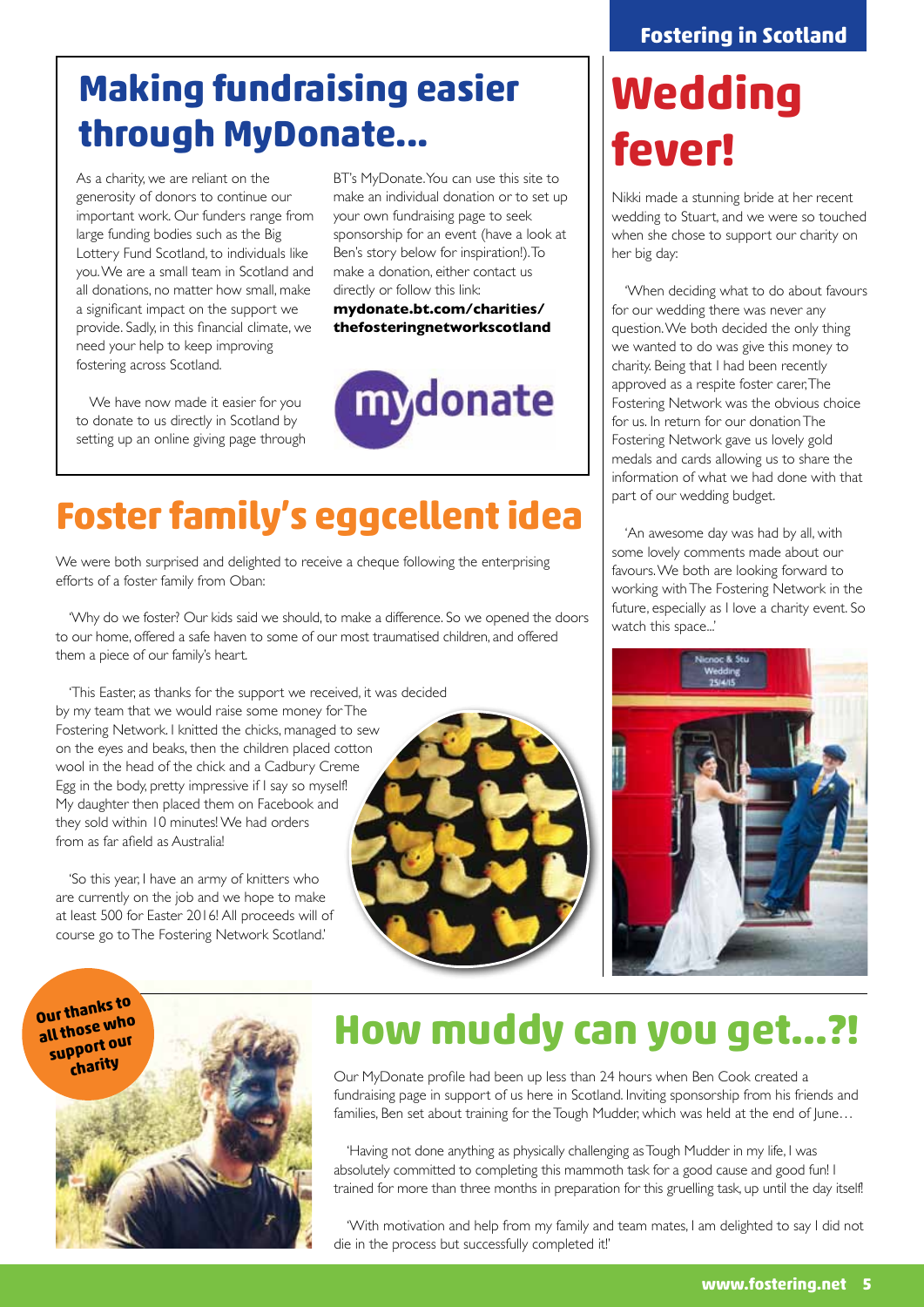# **Fostering Community Champions**

Fostering Community Champions is an exciting four year project that aims to improve the outcomes of children in care. It will do this by reducing the isolation experienced by many foster carers, and by helping young people to use their experience of foster care in a positive and meaningful way. It's funded by the Big Lottery Fund's Investing in Communities programme.

Young people from fostering households (who are or have lived in foster care, or who are sons or daughters of foster carers) will take part in a range of activities and 36 foster carers will be trained to

provide peer support to foster carers throughout Scotland.



**LOTTERY FUNDED** 

# **Caring**

### The following is an extract from a blog written by Cherise, one of our young champions. To read the full blog visit **fostering.net/blog**

Family. One of the most important things. To us a family is about loving and caring people who will always look out for us and after us, but for some this is not the case. My mum is a foster carer which means she looks after kids who for whatever reason cannot be looked after by their own parents.

For some children their mothers doing this could be hard on them, especially in the relationship they have with their mum, but for me fostering created excitement. The thought of getting a little one made me feel at ease as I love helping out with kids, I really want to work with them when I'm older, just the thought of helping my mum out and by showing the children a different way to treat others and be treated themselves. Looking back I didn't realise what an inspirational person my mum is and the strength required to pursue her job with such patience, she does it so gracefully with a tremendous amount of effort put in to helping these children along with the time she puts into her family.

I don't know where I'd be without my mum, without thinking, 'I know she would be there for me no matter what.' Have you ever stopped for a minute and thought about children, much younger children, that don't have this? How would that make you feel, growing up with parents that couldn't care less about you, hurting you, not just physically but emotionally? Luckily there are people like my mum who can look after these kids.

Just like the previous child we had, most will go to loved ones or back to their

parents if social services see fit, although for some this is not the case. Thinking about the little boy we had for almost a year and a half, we didn't even realise what we'd done for him. When he first came he couldn't speak properly and was still in nappies, but with some attention and caring help he was out of nappies in five weeks and talking in no time. During this time it didn't seem like anything extraordinary, but looking back it really was.

There was a time when we were going to pick him up from respite after our holiday and met him at Largs shore front. We were walking along the prom and he was coming towards us on his scooter, from the minute he saw us I can honestly say I've never seen him happier. He scooted as fast as he could, stopped dead and jumped into my arms, it was the perfect moment, the 'Kodak' moment. I genuinely would give anything to see that or even better re-live that again.

One of my favourite moments wasn't particularly good for him because his behaviour wasn't the best but looking back on it, it puts a smile on my face. My mum, he and I were in Burger King and after our ice-cream he was running frantically around in the play area having a great time, I was having a sip of my Fanta. A scream erupted as a little boy ran to his mum in floods of tears, our little man ran towards us and said 'I didn't bite him!' The little boy's mum walked towards us and explained what happened, while his head lowered. His shoes were on and he was in the car as quick as a flash. When we got home the usual, 'I'm sorry I no do that never ever



again' was said. Despite his behaviour I had to look at him annoyed but then turned round and smiled, no matter what he had done, I loved hearing that, it has always put a smile on my face.

There are small moments in life that are never thought of during the moment but the simple things in life make the difference, family comes first, and to me this little boy is classed as my family, even though he was not a relation he definitely made a massive impact on my life, which made me more grateful for mine.

The work we have done as a family brought us closer together, however seeing what some children go through has made me more grateful for my own family. At the end of the day it's the luck of the draw. Fortunately for me I have been lucky to have been brought up in a loving and caring family, in contrast to many children. Some say it's an amazing job we are doing. Yes it has its ups and downs, but to me it's the best job my mum will ever do.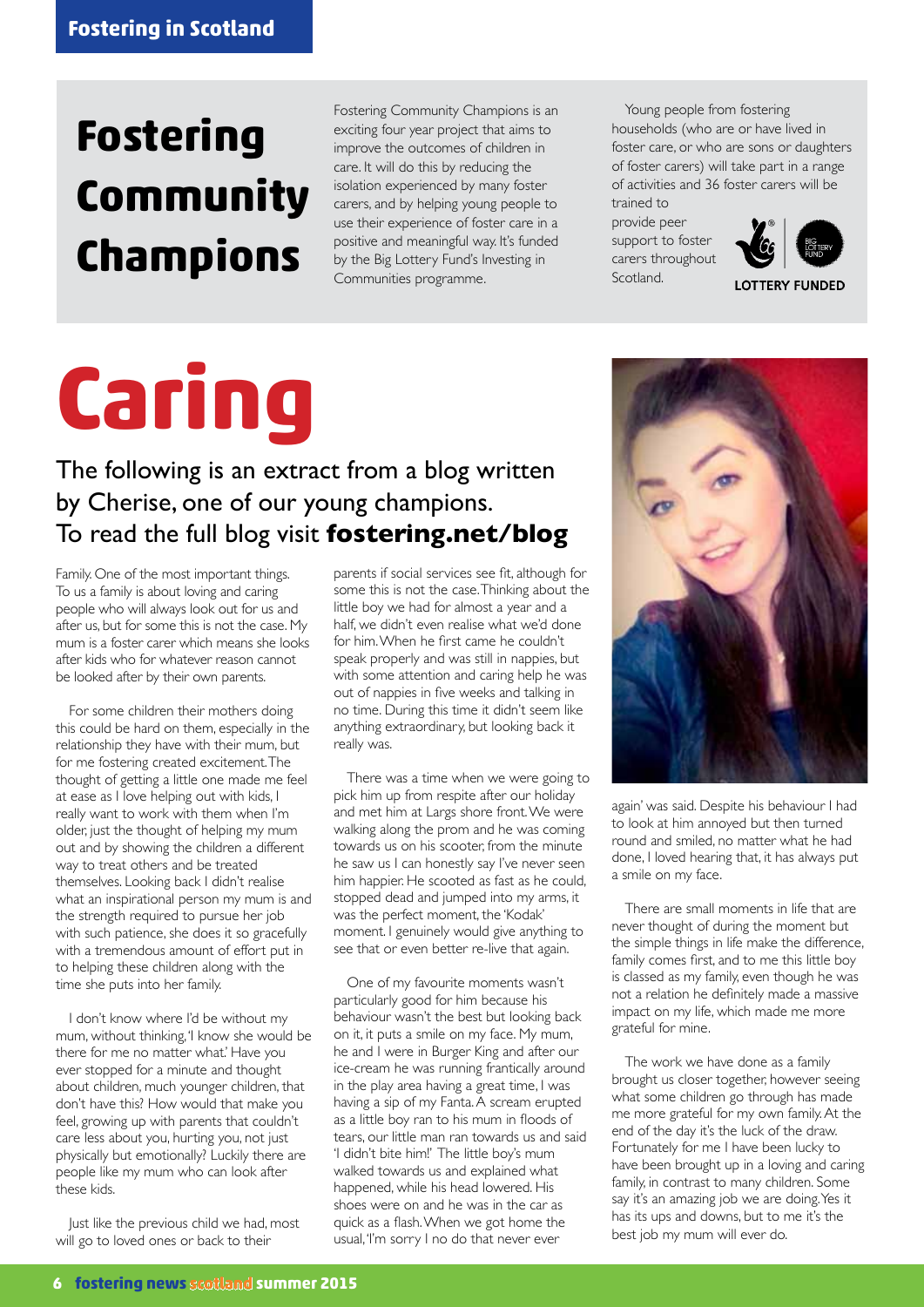# Update on the young champions

Our young champions have been busy during the last few months, and in April met for a photoshoot to take pictures to use in future publicity. Thanks to the skills of Amy, a young champion and our photographer for the day, we had lots of fun posing for the camera! Below is a sneak peek of our resulting publicity.

Our champions also met early on a Saturday morning in June to practice media and presentation skills. They were joined by Gavin from Active Inquiry Theatre Company who soon had us jumping about the room acting as crocodiles and elephants – and more importantly learning how to overcome the embarrassment of standing



talking in front of a group. The afternoon focused on interview techniques, discussing the difficulty of sharing personal stories of fostering experiences, and demonstrating ways to steer interviews towards topics the champions want to get across. We now have a group of dynamic young people who have experienced foster care and are able to talk in front of a group, and also give interviews to the media and press.

If you would be interested in one of our young champions presenting at your event, for example your foster carer support group, seminar or conference, please get in touch with Jane or Sarah (details below).

We are still keen to meet with young people aged 15-22 who have experience of fostering and would like to be the voice of fostering in Scotland today. If you or someone you know is interested then please contact Jane or Sarah **t** 0141 204 1400

**e** bethevoice@fostering.net

# **What's been happening with our foster carer champions?**

#### **Project manager Sarah McEnhill updates on activities over the past few months.**

Following a busy few months, we are starting to build a team of volunteers who between them have an extensive list of skills and a real range of experiences that will provide invaluable support to foster carers in need of a listening ear.

As well as ensuring all checks and references are in place for our champions, we held a learning session in Glasgow in June – the 3 R's: Responding, Reflecting, Recording. Undeterred by a fire alarm and dramatic evacuation of the building mid morning, we managed to remain focussed on the purpose of the session! This was to reinforce the importance of listening skills: how to actively listen, how best to respond, and how our foster carer champions will empower the foster carers they support to plan what they will do next. The group also discussed the importance of record keeping, data protection and confidentiality, as the support our champions will give to peers will be confidential. Our next development sessions (in September) will focus on media and presentation skills.

We are keen to begin to match our champions with other foster carers across Scotland. If you, or someone you know, would benefit from a listening ear, a helping hand in finding some useful resources or just want to chat to someone who has experienced a similar (fostering) situation then please get in touch.

We would still welcome interest from a range of foster carers, particularly if you have experience of the issues that face LGBT foster carers (or young people), have supported asylum seeking young people, or have cared for children/young people with complex medical needs. We have been meeting with prospective champions across Scotland, and will be in Dundee on Tuesday 15 September between 10am and 1pm to share more about the Fostering Community Champions project (how people can get involved or make use of the project) with our members. It is also an opportunity to meet with some of our champions. The venue is child friendly so hopefully those with children who are not at school will be able to pop along and enjoy a chat over a cup of tea or coffee.

If you are a member of The Fostering Network and this is something you are interested in finding out more about, or to come along on 15 September, please get in touch. Contact Jane Wright or Sarah McEnhill, **e** bethevoice@fostering.net **t** 0141 204 1400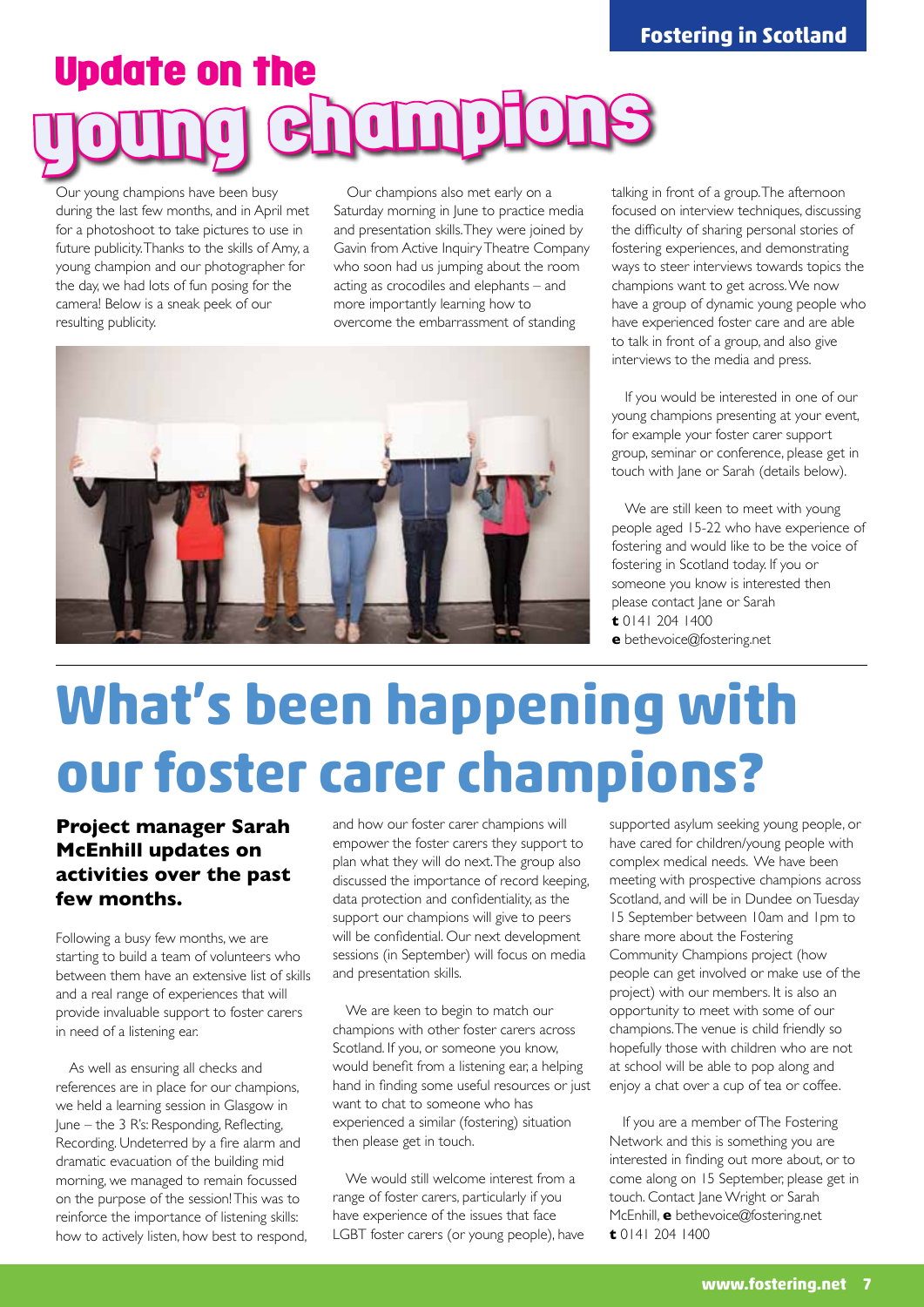### **Fosterline Scotland update – medical information queries**

**Hi everyone! Fosterline Scotland has recieved a number of queries recently from foster carers who have medical related queries. These are listed below:**

**Medical questionnaires -** foster carers have been in contact with Fosterline to ask if their social worker/fostering agency should have access to their full medical questionnaire provided by their GP.

The Fostering Network's position is that medical information provided by the GP should only be assessed by the medical adviser within the fostering agency. The medical adviser would then give their opinion/comments on the medical information provided and the potential impact of this on the foster carer's ability to foster. It is certainly good practice that only the medical adviser see the full medical report provided by the GP, as they have a medical qualification in order to make a professional judgement. Confidentiality and data protection are key considerations and reports should be handled sensitively. Regulation 19 of the *Looked After Children (Scotland) Regulations* (2009) 'requires the local authority to appoint "such number" of registered medical practitioners as they consider necessary to provide them with medical advice in connection with the exercise of their functions. The medical advisers' principal role in relation to the fostering panel is to look at the completed medical information received from the general practitioner for each applicant to foster, to interpret any relevant issues for the panel and to provide advice on these. Complex situations may need significant follow-up prior to the panel meeting, with the GP; any consultants involved and also involve research into the latest information on a wide range of medical issues. Large authorities with more than one medical adviser may wish to have medical advisers who, between them, cover a spread of experience of paediatric and adult medicine.'

**Medical questionnaires** asking for the BMI (body mass index) of *all* family members - foster carers have been in contact with Fosterline to ask if it is appropriate to ask this question and why the fostering agency need to know this information.



 The Fostering Network is aware that health checks on foster carers often ask about weight and BMI. If other family members are asked for their BMI you could question the purpose of this as it may not be appropriate to ask for the BMI of all family members - only the person/people who are going to have caring responsibilities for foster children. If you are asked this question in your medical questionnaire, you could ask how the information provided under BMI will be assessed. You could also ask how this information will impact on an assessment or a review, i.e. what happens if a person's BMI is too low or too high and how is this viewed in light of other information. For example, if a person has a lower/higher BMI but has a healthy and active lifestyle? Obesity can cause health problems as can anorexia or other eating disorders. The agency would need to look at information such as - how does a person's weight affect their day to day caring and how do they offer a healthy model in terms of exercise, diet and nutrition. The agency would need to look at the short and long-term health risks involved, and how to consider obesity or an eating disorder as part of a balanced assessment. Ultimately, the medical adviser will advise on each individual case, however, the final decision regarding the approval of foster carers is an agency decision not a medical one. It is ultimately made by the agency decision maker on the recommendation of the fostering panel. Although health information is important, it is not the only criteria on which panel judgments should be made. Other

information required would include the foster carer's values, attitudes, life experiences, commitment and flexibility in responding to the needs of individual children.

**Stress and mental health - foster** carers have been in contact with Fosterline to ask what happens when a foster carer experiences a period of stress or there are factors impacting on their mental health.

It is important that if a foster carer does experience a period of stress or mental health (related or unrelated to fostering) that the foster carer is open with their fostering agency and asks for appropriate support. Foster carer members of The Fostering Network can access our stress counselling helpline on 0845 013 5004. It may be that the fostering agency offers options such as counselling, or perhaps even a break from fostering. If a period of stress or mental health is serious, this may prompt an early foster carer review, which may require the oversight of the fostering panel. If the decision is to vary your terms of approval or to terminate your approval and you do not agree with this, you can appeal this decision. However, if you agree that you are not able to foster at present, you could ask the fostering agency if you could reapply to them in the future. History of stress or mental health would not automatically rule someone out of fostering; in fact there is no diagnosis that can automatically prevent you from fostering. However, if you applied to foster in future, you would need to discuss this in more detail with the fostering agency. A fostering agency has a duty to ensure that foster carers have the physical and mental health to care for the child placed with them and a medical report is always sought as part of the assessment process.

#### Remember, **Fosterline Scotland** is

here to assist with all types of queries! Our Fosterline Scotland telephone line is open Monday to Friday, 10am until 4pm. Please do not hesitate to get in touch if you have a query you would like help with.

Fosterline Scotland **2801412041400** fosterlinescotland@fostering.net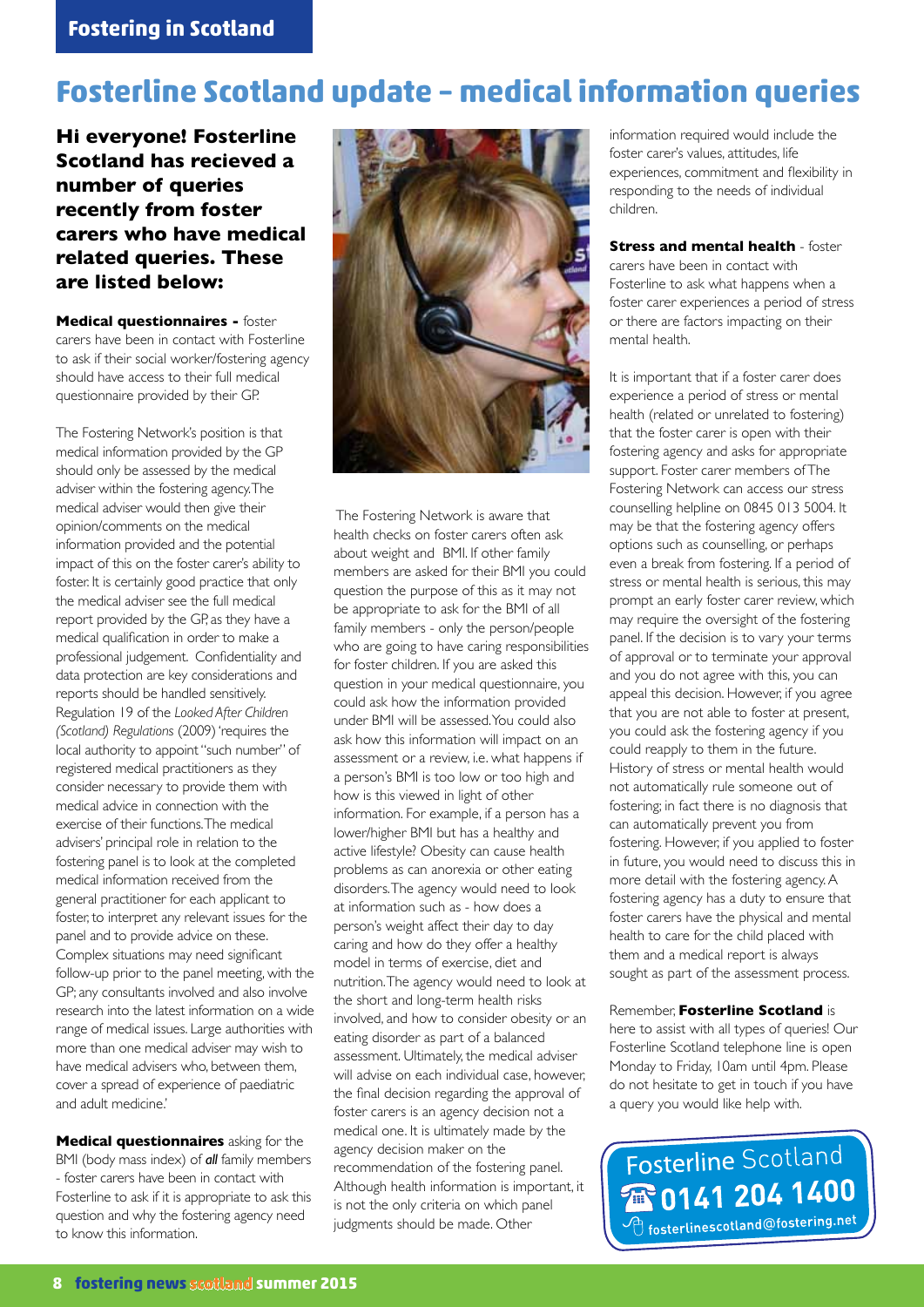### **Changes to class 2 national insurance, what you need to know**

Once you register as self-employed you become liable to pay Class 2 National Insurance. The way Class 2 National Insurance is paid changed on the 6 April 2015. Up until April 2015, Class 2 National Insurance was billed six monthly or taken via a monthly direct debit. Class 2 National Insurance cost £2.75 per week in 2014-15. Up until April 2015 you could apply in advance to HMRC for an exception from paying Class 2 National Insurance.

For the tax year 2015-16, the amount of Class 2 National Insurance due, which will still be calculated based on the number of weeks of self-employment in the year, will be determined when you complete your self-assessment tax return and paid alongside your income tax and Class 4 National Insurance. Although the change came into effect from April 2015, the last direct debit payment under the old system will be due on 10 July 2015. This will cover the period to 5 April 2015 so there will be no Class 2 National Insurance in your 2014-15 self-assessment tax return.

The rules for those with small earnings from self-employment will change. People with profits of less than the Small Profit Threshold (£5,965 for 2015-16), will not have to pay any Class 2 National Insurance. You will not need to claim an exemption in advance. If your earnings are under the Small Profits Threshold and you have a Small Earnings Exemption certificate for 2014-15, then you won't need to renew it for 2015-16. For 2015-16, Class 2 National

Insurance is due at £2.80 per week. If you do not have to pay Class 2 National Insurance, you may still wish to pay Class 2 voluntarily in order to preserve your pension entitlement and entitlement to certain other State Benefits.

If your profits from self-employment are above the threshold - the Small Profit Threshold of £5,965 for 2015-16, or the Small Earnings Exception level for earlier years (£5,885 for 2014-15) - you will have to pay Class 2 National Insurance. For those that wish to spread the cost of their Class 2 National Insurance, HMRC will retain a facility for them to make regular payments throughout the year. HMRC will be providing more information on this.

If your taxable profits are above the lower Class 4 profit limit (£7,965 for 2014-15; £8,060 for 2015-16) you will also have to pay Class 4 contributions of 9% on profits over this limit. You pay Class 4 National Insurance together with your income tax - usually due by 31 January and 31 July each tax year. If profits are high (over £41,865 in 2014-15; £42,385 in 2015-16) then the rate of Class 4 National Insurance falls to 2% on profits over this higher limit.

If you have any questions regarding this change, please don't hesitate to contact Fosterline Scotland for more information. See details of our free tax workshops in the next article.



#### **Thursday 3 September 2015 Glasgow**

**Tuesday 15 September 2015 Dundee**

#### **Wednesday 30 September 2015 Falkirk**

**Time:** 9.45am – 2.30pm (including lunch)

- Are you a foster carer member of The Fostering Network?
- Would you like a reminder of how to make sure your tax (in relation to fostering) is up to date?
- Would you like to find out more about other matters in foster care finance – fostering payments, national insurance, pensions & benefits, savings & pocket money, insurances & member benefits?

If yes then why not come along to our free workshops in September.

To find out more, or to request a booking form, please contact Mirren Taylor, **e** scotland@fostering.net **t** 0141 204 1400

# STOP PRESS!

#### **Holiday discount for foster carer members!**

The Fostering Network is pleased to announce a new partnership with Haven Holidays. They are now offering up to 10% off holidays for our foster carer members (5% for breaks during English school holidays). Not only this, every time a member books a holiday with them, they will donate £15 to The Fostering Network.

To book with Haven Holidays, **t** 0845 2601096 and quote CH\_ FOSTERING. Alternatively you can visit **www.haven.com/fostering** Happy hols!



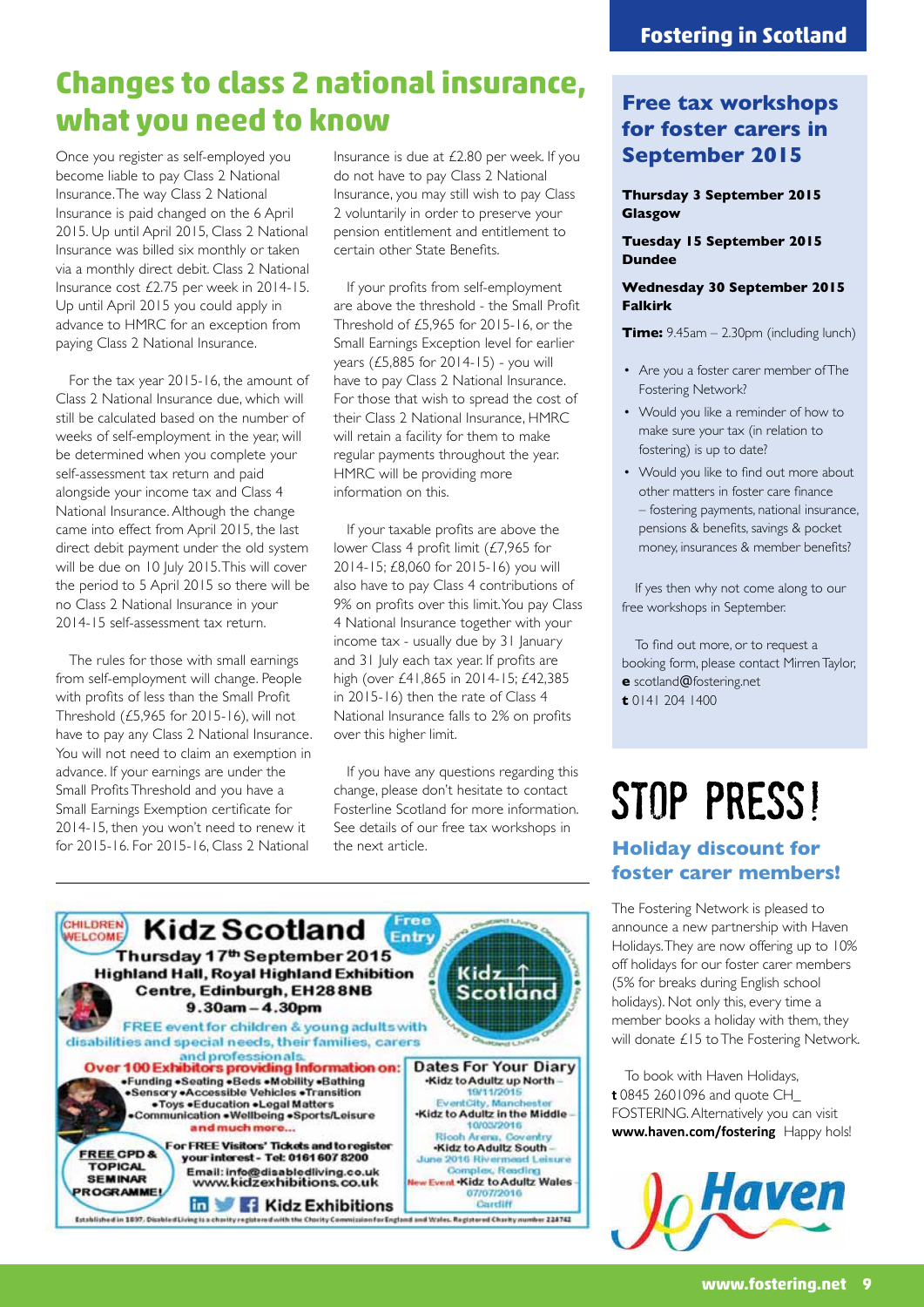

## **Foster carers honoured**

The Fostering Network is always delighted to hear foster carers being recognised by the Queen. This year our congratulations go to Marion Crangle MBE, foster carer with Renfrewshire, for being recognised for her services to foster care in the Queen's New Years honours.

Along with her family, Marion attended Buckingham Palace for her investiture in May and her MBE was presented by HRH Prince Charles (see picture). Marion says: 'It was a very special day. Visiting the Palace was a real honour and everyone was so kind and made us feel welcomed. During the brief exchange HRH Prince Charles said he was delighted to present me with my MBE and he thinks the work foster carers do is invaluable and should be recognised more.'

If you know of individuals who you feel should be recognised for their dedication and commitment to children and young people you can nominate them. Visit **www.gov.uk/honours** to find out more.



**Seven Golden Rules** for Participation **Symbols Resource** 

## **SCCYP launch new participation tool**

A new communication resource has been launched by Scotland's Commissioner for Children and Young People. It encourages participation with children and young people who are non-verbal or have speech and language difficulties.

The new communication tool is a companion resource to the popular Seven Golden Rules for Participation that is currently being used all across Scotland.

The resource can also be used to help communicate ideas and information about participation for children and young people with English as an additional language and to very young children.

The resource has been designed to enhance children and young people's understanding of what participation means to them, and to encourage them to explore how they are supported to participate in different situations.

The symbols can be used to motivate and encourage children and young people to communicate their views and feelings and be personalised to suit the needs of individuals.

The resource is available to download from the Commissioner's website:

**www.sccyp.org.uk/education/golden-rules/ symbols** or you can email administration@sccyp.org.uk for more information or to request training.



### **Free health workshops for foster carers and a DVD resource**

We are delighted to be working in partnership with Action for Sick Children Scotland once again to deliver two new workshops exploring the health needs of children in foster care. These events will be free of charge to foster carer members, including lunch, and will be held during the autumn:

**Mental health and wellbeing for children in foster care** Wednesday 7 October 2015, Glasgow

#### **Dental healthcare support through play**

Thursday 29 October 2015, Edinburgh

To secure your place on either, or both, of these workshops, please contact Linda Bowie: **e** scotland@fostering.net, **t** 0141 204 1400.

Action for Sick Children Scotland has also produced a DVD featuring a series of interviews with healthcare professionals and carers which answers some of the many questions from foster carers about child

health. Children in care have health needs like any other child, but may have come into care with underlying health problems which have not been identified or addressed.

The DVD can be accessed by following this link: **www.ascscotland.org.uk/ default.asp?page=91** or you can contact Action for Sick Children Scotland directly to request a free copy:

**e** enquiries@ascscotland.org.uk or **t** 0131 553 6553.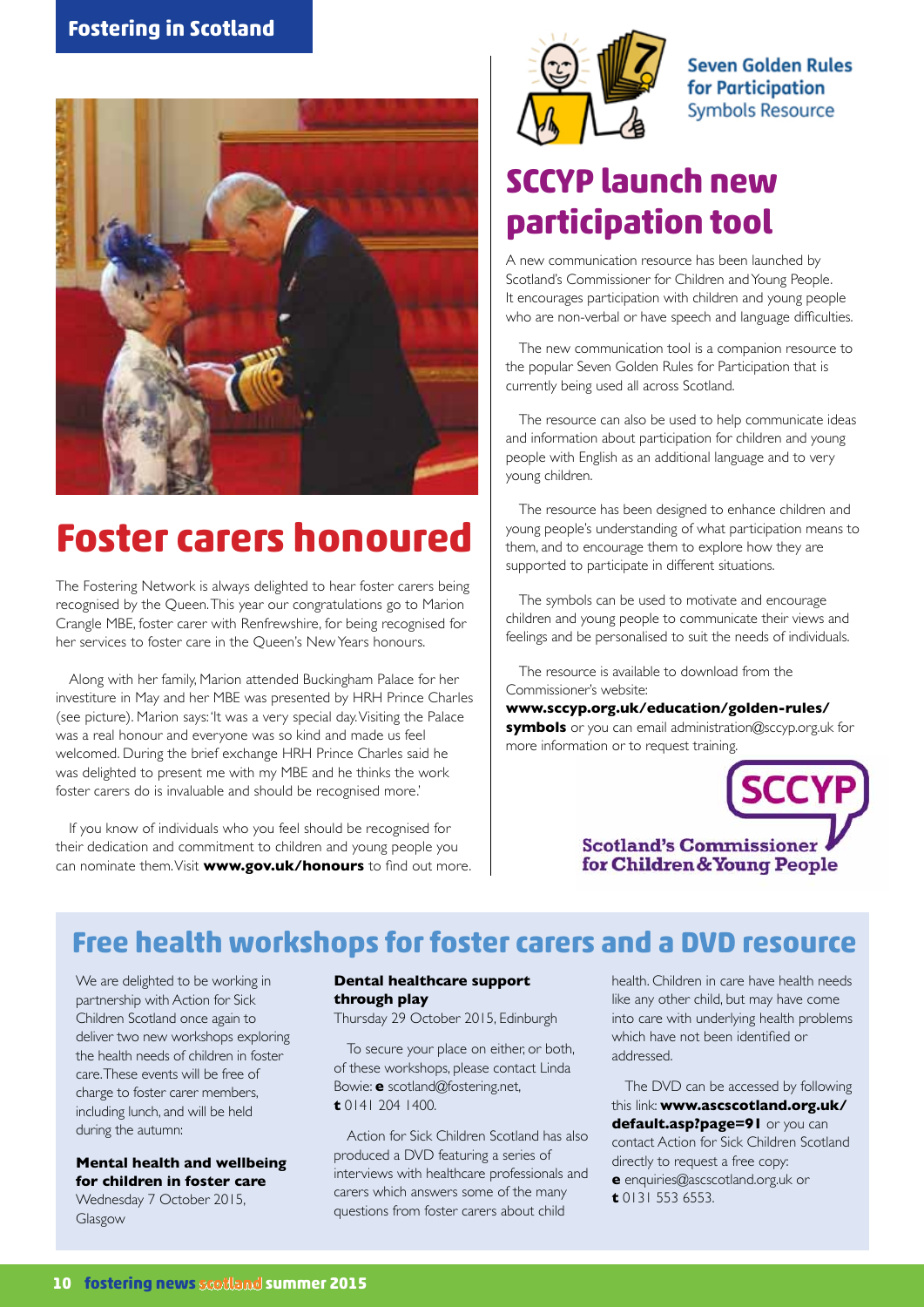## **Social pedagogy in Scotland**

As The Fostering Network's Head, Heart, Hands programme enters its final six months of work in the demonstration sites, the organisations who have been exploring social pedagogy with us for the last two and a half years are continuing to reap the rewards of their work. One benefit that is being reported by the fostering team at Aberlour Sycamore Services is the fact that social pedagogy is helping foster carers to increasingly see themselves as professionals.

The team at Aberlour have fed back that, 'social pedagogy empowers our foster carers to confidently stand up for the child, take the lead on moving things forward and also take responsibility for speaking up in panels, review meetings and in conversations with social workers. Our foster carers are also confident in using theories to underpin their practice and guide their reflection and action.' But this growing confidence in their role as professionals does not conflict with the nurturing role they have at home. Foster carers have spoken insightfully about their desire to find a balance between being professional and still providing a warm, loving and safe home for children.

Aberlour have been delighted to witness the continued growth of their foster carers. Nicola Fearon, fostering coordinator at Aberlour Sycamore Services told us that, 'having a group of professional foster carers who confidently advocate on behalf of a child definitely contributes to long term outcomes. Foster carers who feel listened to and accepted as professionals will filter this down to children. We've seen signs that the relationships between children and adults



are becoming more equal which again could contribute to long term outcomes such as placement stability.' These and many more positive impacts are being echoed across the Head, Heart, Hands services in Scotland and England. The independent evaluation of the programme is also showing early positive signs that social pedagogy is helping to improve the experience and outcomes for children and young people in foster care.

To find out more about the programme or social pedagogy, please do get in touch. To receive regular e-newsletters sharing stories from the sites and bringing our learnings about social pedagogy to life please email HHHinfo@fostering.net. You can also find out more about the programme and social pedagogy by visiting: **fostering.net/head-heart-hands** 

Please note: The Fostering Network Scotland hosts a social pedagogy in foster care practice forum attended by fostering service representatives, Scottish Government, SSSC and the Care Inspectorate. Get in touch for more information and to be included on the forum: **e** scotland@fostering.net



Our four Scottish social pedagogues: Anne Kunz, Christine Spurk, Manja Golobic and Liliana Da Silva Santos alongside Pat Petrie, Professor Emeritus, Centre for Understanding Social Pedagogy, University of London, who presented at a social pedagogy practice exchange day in Edinburgh.

## **Update from Learning and Development**

Joy and the team of associate trainers continue to be busy with training taking place across the country.

We now have only a few places remaining on the following popular open courses:

#### **Men Who Foster\***

**Saturday 22 August 2015 Glasgow**

Price: members £98.00 plus VAT/non-member £196.00 plus VAT (includes lunch) \* Please note: this course is for men only.

#### *The Skills to Foster:* **Train the Trainers Tuesday 25, Wednesday 26 and Thursday 27 August 2015 Glasgow**

Price: members £299.00 plus VAT/non-member £598.00 plus VAT (with lunch)

#### **The Role of the Supervising Social Worker**

#### **Tuesday 27 and Wednesday 28 October 2015 Glasgow**

Price: members £210.00 plus VAT/non-member £420.00 plus VAT (with lunch)

To book a place, or find out more about any of our training courses, get in touch with Joy Crawford:

**t** 0141 204 1400

**e** scotland@fostering.net or visit:

**www.fostering.net**



### **Quilt competition**

We are delighted to be offering foster families the opportunity to win one of our new quilts, which have been donated by our friends, Kent Quilters.

We are asking foster children to either write a short story or draw a picture with the theme of 'comfort.' The winning entry will be announced in our next newsletter, and rewarded with one of our beautiful quilts.

Please email your competition entries to scotland@fostering.net